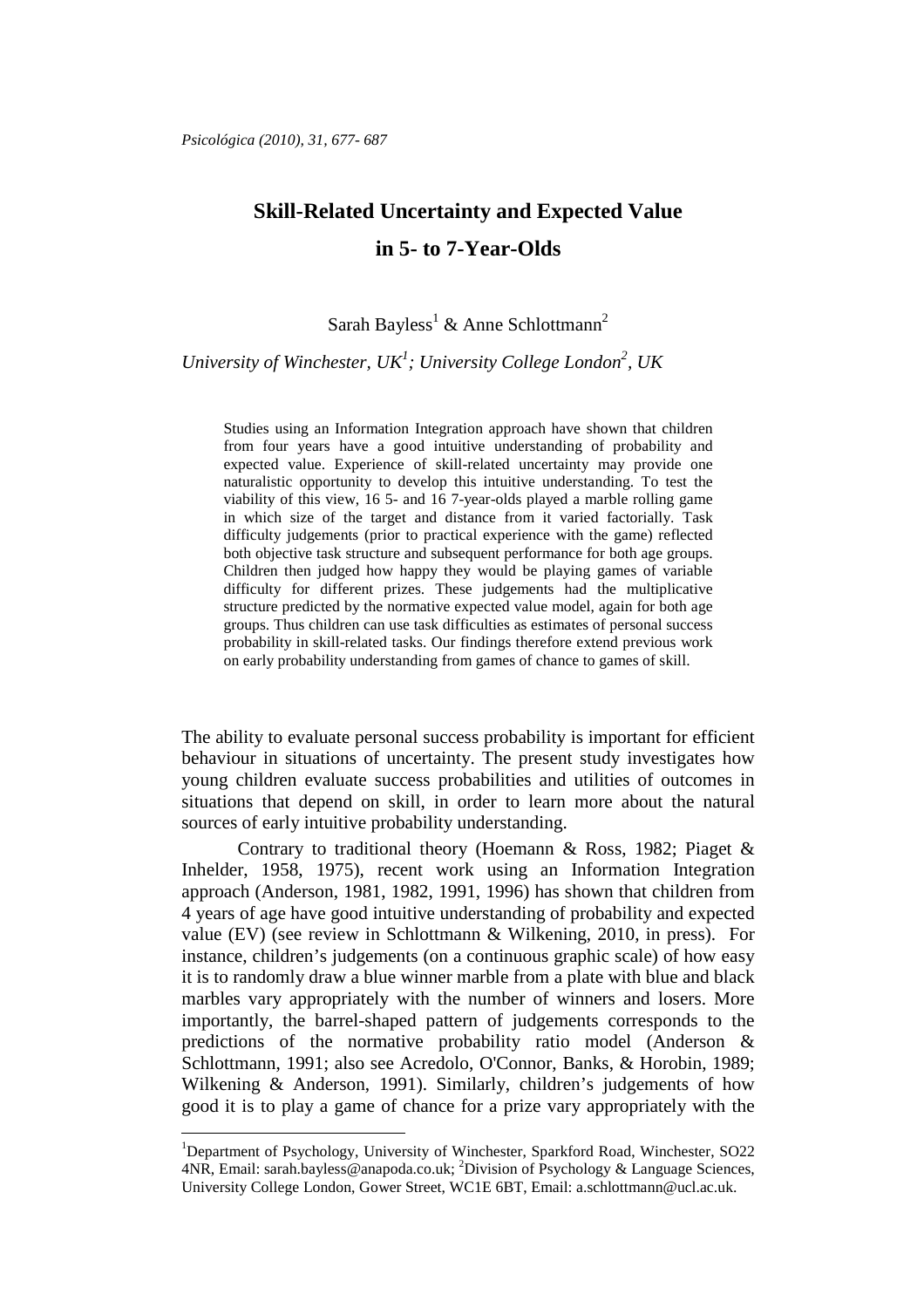likelihood of winning and size of the prize. Crucially, the judgements follow a fan-shaped pattern, which corresponds to the predictions of the normative model in which EV is defined as the product of probability and value (Schlottmann, 2001; Schlottmann & Anderson, 1994; Schlottmann & Tring, 2005). Because the structure of children's judgements is so close to appropriate formal models, they cannot easily be discounted as nonprobabilistic. Instead these findings highlight a genuine intuitive probability competence.

The studies demonstrating this intuitive competence have typically used tasks which involve simple games of chance, like the random draw of a marble or spinning of a roulette wheel. Young children have little experience with such devices, so it is remarkable that they can reason about probability in these unfamiliar contexts. Furthermore, it is quite unlikely that that they learned about probability in these contexts. Instead, everyday experiences of uncertainty at achieving desired outcomes may play an important part in developing this intuitive understanding.

Uncertainty may be particularly salient for children in skill-related tasks. Young children are beginning learners of most skills who will experience over and over again that task achievement is not guaranteed. They may fall off their scooter or stay on, may read the correct word or a substitute, their ball may hit or miss the target. The contexts in which children learn about their own performance and its determinants (effort, skill and objective difficulty factors) also provide opportunities to learn about success probability and its implication for outcome. Children's intuitive probability competence is easier to understand if we consider that they may learn in such everyday scenarios which bear little resemblance to the lotterystyle tasks typically considered in the judgment-decision literature. The goal of the present study is to investigate whether and how young children assess subjective success probabilities in a skill-dependent task.

The issue of how young children assess and predict performance/ability has been studied before in the areas of memory monitoring (Schneider & Pressley, 1997) and achievement motivation (Stipek, 1984; Stipek & MacIver, 1989). Both lines of work found that young children typically overestimate their performance, gradually becoming more realistic over the school years. This has been attributed to a number of factors: deficient monitoring (Flavell, 1979), overweighting of effort (Wellmann, 1985), non-differentiation of effort and ability (Nicholls, 1978) or non-differentiation of wishes and expectations (Schneider, 1998; Stipek, 1984). Regardless of the precise explanation, unrealistic optimism may boost children's motivation to practice and improve their skills (Schneider, 1998).

Only one study (Schneider, Hanne, & Lehmann, 1989) has related children's performance expectations to their experiences of uncertainty. From 3 years, children discriminated between difficulty levels in a boxlifting task, with no overestimation of success. Subjective feelings of uncertainty were indicated by children taking longer to make verbal predictions for more uncertain task levels, and approaching these faster than task levels in which success/failure was relatively certain. Similar findings appeared for a marble-rolling task, but children discriminated less between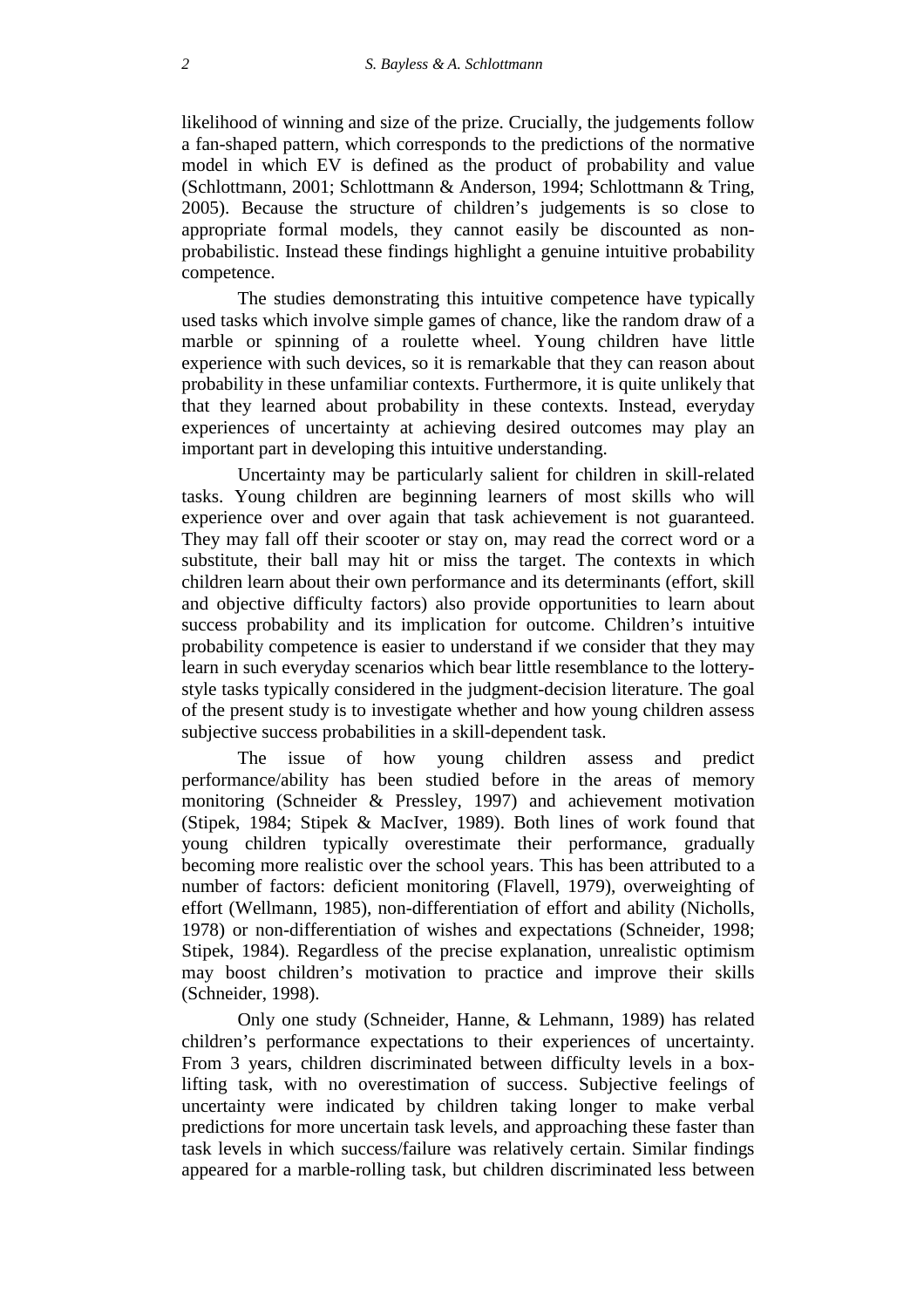difficulty levels and overestimated their success. Schneider et al. (1989) argue that more experience with lifting objects than rolling marbles at younger ages might account for more realistic expectations in the box-lifting task. Here we aim to extend these findings.

The present study addresses two issues. First, we investigated children's judgements of task difficulty in a more complex situation in which difficulty varied along two dimensions simultaneously. Second, we wanted to determine how children's judgements of difficulty correspond to objective success probability, and whether these judgements directly reflect estimates of personal success probability. If so, then children should be able to incorporate task difficulty into EV judgements.

Children were invited to help a puppet play a "shoot the marble through the gate game" in which gate size and distance from the start line varied (see Figure 1). Children first judged the difficulty of each game combination, then played all games, and finally judged how happy the puppet would be playing some games, with difficulty level and size of the prize varied. The latter task is an adaptation of a standard EV task for children (e.g., Schlottmann, 2001).

### **METHOD**

**Participants.** Thirty-five children took part in the experiment; three were eliminated due to not understanding the task or not paying attention. There were 16 children in the younger age group (range  $=$  5,4-6,2, mean age  $= 5.8$ ); and 16 children in the older age group (range  $= 6.6-8.2$ , mean age  $=$ 7,5). Children were volunteers from two London primary schools, attended by predominantly white children from middle-class homes.

**Materials.** The marble game was played on a 60x60cm mat with a start line and three distances (20cm, 40cm, 60cm) marked. Three gates (internal width 2.5cm, 4.5cm, and 6.5cm, marked by different symbols to facilitate discrimination) could be placed at these distances (see Figure 1). Two further gates of 1cm and 7.5cm width were used as anchors. Children were given 3 identical marbles of 1.5cm diameter to play. The prizes were small, medium or large bags of M&M candies, laid out next to a gate during the EV judgements.

Children's judgements were made on a graphic response scale, consisting of 17 wooden dowels increasing in height from 2.5 to 18.5cm, with each stick 1cm taller than the previous one. Children pointed to a stick to indicate how difficult a game would be, or how happy they would be. Bigger sticks corresponded to greater difficulty, or for EV judgements, to better games. Even 4-year-olds can successfully use this scale (Anderson & Schlottmann, 1991; Schlottmann, 2001; Schlottmann & Anderson, 1994). Scale usage was elicited in the standard way by instruction with end anchors (Anderson, 1982, chapter 1).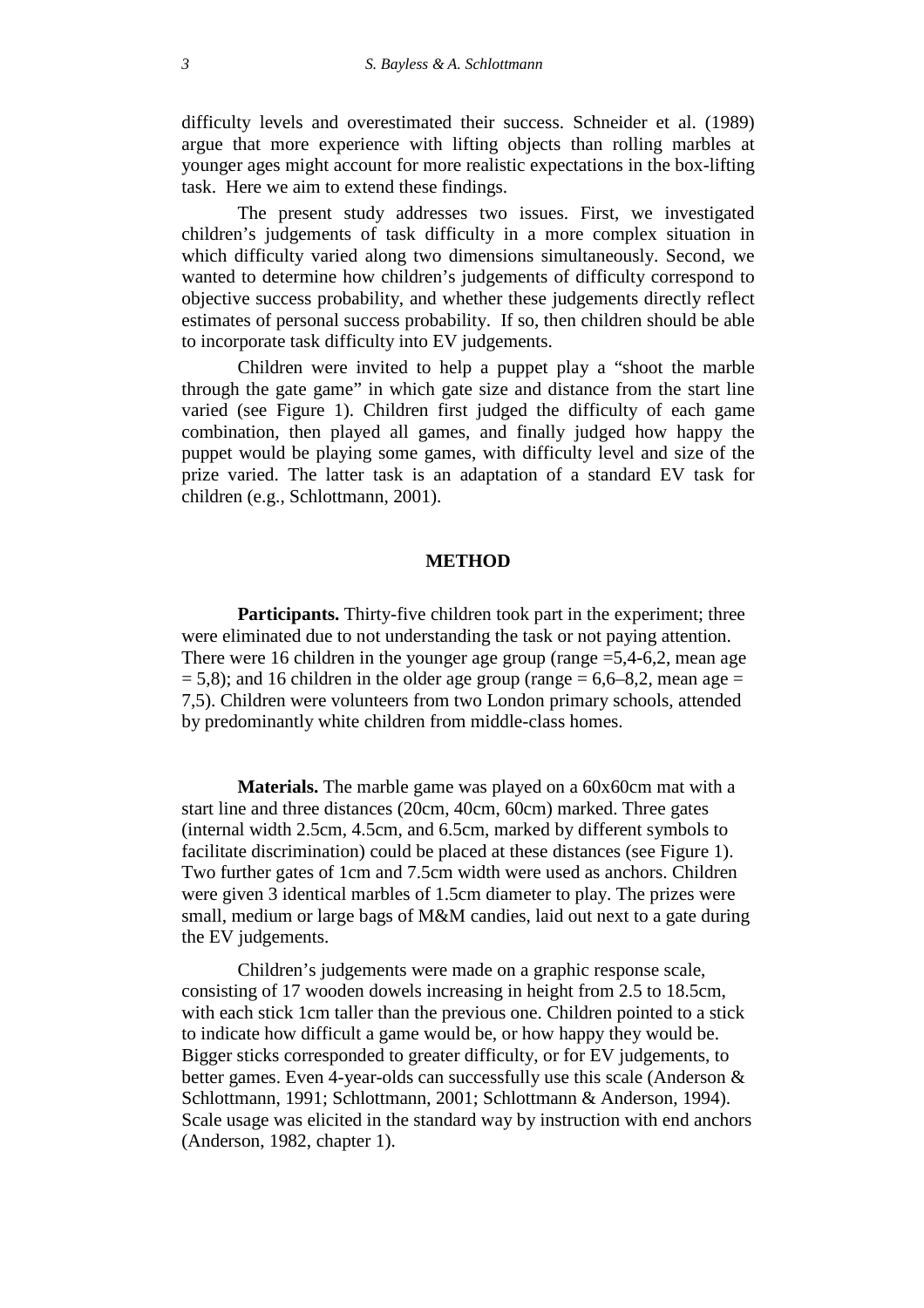

**Figure 1. Materials for the marble-rolling task. (Children helped "Hilda Hippo" roll the marble through one of three gates (an anchor gate is also shown). Gates were set up in the centre of the mat at one of the three marked distances and the marble was rolled from the white start line. Bags of M&M candies served as prizes for the EV game. Children made both difficulty and EV judgements on the stick scale on the left.)**

**Design.** The design for the task difficulty judgements and for the subsequent performance task was a 3 gate size x 3 distance within subjects factorial. Children first judged two individually randomized replications of the 9 game combinations, then had three attempts with the marble for each, also in a random sequence. The design for the final EV task was a 3 game (large gate/20cm, medium gate/40cm, small gate/60cm) x 3 prize within subjects factorial. Children again judged two individually randomized replications. Age was a between subjects factor.

**Procedure.** Children were tested individually in a single session at their school. First the puppet showed the child the marble game and asked the child to help her play. The large anchor gate was placed at the 40cm line and children were encouraged to roll the marble through this gate from the starting line. This was repeated with the small anchor gate. Children then sorted all gates according to difficulty. Following this two identical large anchor gates were placed at the closest and furthest line and children were asked to indicate the easier game. Children had no difficulties with this.

The stick scale was now introduced, with long sticks for good (easy) games, short sticks for bad (hard) games, and medium sticks for ok (not too hard, not too easy) games. The largest stick was associated with the easiest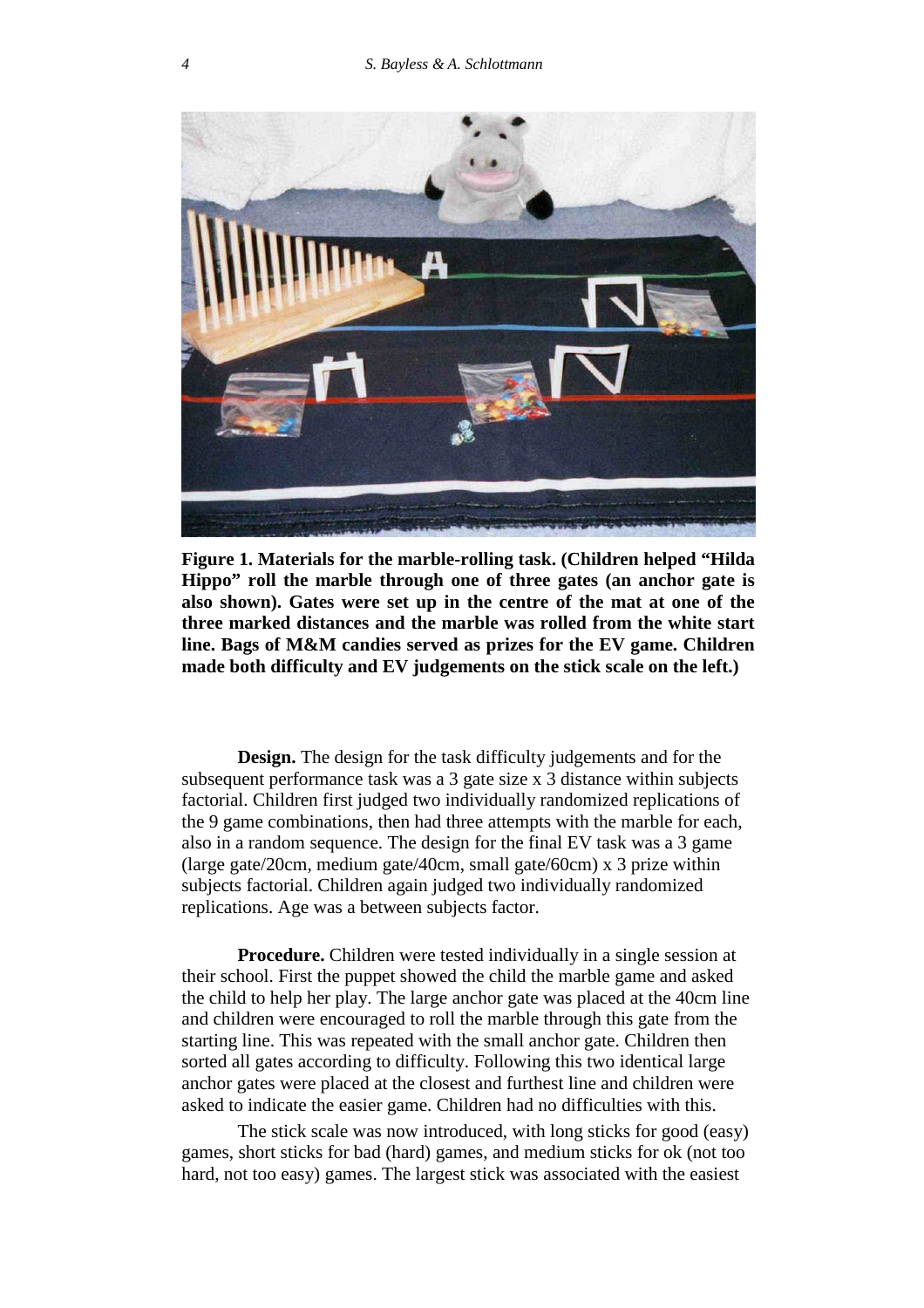game (large anchor at 20 cm). The smallest stick was associated with the hardest game (small anchor at 60 cm). Pictures of the easy and hard games were placed beside the corresponding ends of the scale throughout the session. Children were shown an easy, medium and hard game and asked to point to a corresponding stick to ensure understanding. The 18 experimental trials followed.

Following the judgements, children were asked which of three gatedistance combinations (Large/20, Medium/40, Small/60) they would like to play first. Responses on 3 rolls for the chosen game were recorded, followed by three rolls for each of the other eight games, presented in a random order.

The expected value task was presented subsequently. Children were told that the puppet might now win a prize if the marble rolled through the gate, and the M&M prizes were shown. The easy anchor game was paired with the largest prize and the difficult anchor game with no prize. Children indicated the better and worse game. They were then instructed to point to a stick to show how good each game was. Pictures of the anchor games were placed by the corresponding scale end and children were reminded to use all sticks so they could evaluate in-between games. The 18 experimental trials followed. The session was concluded by asking children to choose one game combination to play for a sticker prize that they would keep.

### **RESULTS**

Mean judgements of difficulty, task performance and judgements of expected value made by 5- and 7-year olds are presented in Figure 2. These data were submitted to mixed model ANOVAs. Greenhouse-Geisser adjusted degrees of freedom are reported as appropriate.

**Task Difficulty Judgements.** Children's judgements of task difficulty prior to experience with the task are shown in the top panel of Figure 2. Results of the 3 (Gate Size) x 3(Gate Distance) x 2(Age) ANOVA indicate a main effect of gate size  $F(1.41, 42.34)=100.83$ ,  $p<0.001$  and distance  $F(2,60)=30.18$ ,  $p<0.001$ , but no interaction,  $F(4,120)=4.23$ , ns. The only significant effect involving age was the gate size x age interaction, *F*(1.41, 42.34)=5.80, *p*<0.05, with a larger effect of gate size for 7- than 5year-olds, as seen in steeper slopes in the right panel.

Individual subject analyses confirmed that children considered both factors in their judgements. In single subject Anovas  $(p<0.1)$ , 11 of 16 5year-olds showed a main effect of gate size, nine of distance, six showed both main effects and four showed interactions. For 7-year-olds, all showed a main effect of gate size, nine of distance, nine showed both, and four showed interactions. That few 5-year-olds showed statistical main effects of both variables is due to low power. If either statistically reliable or sizable main effects (means difference 3 points or more) are considered, then 9 5 and 9 7-year-olds show effects of both gate size and distance.

**Performance.** Children's success in rolling the marble was similarly affected by both gate size and distance,  $F(2,60)=9.59$ ,  $p<0.001$  and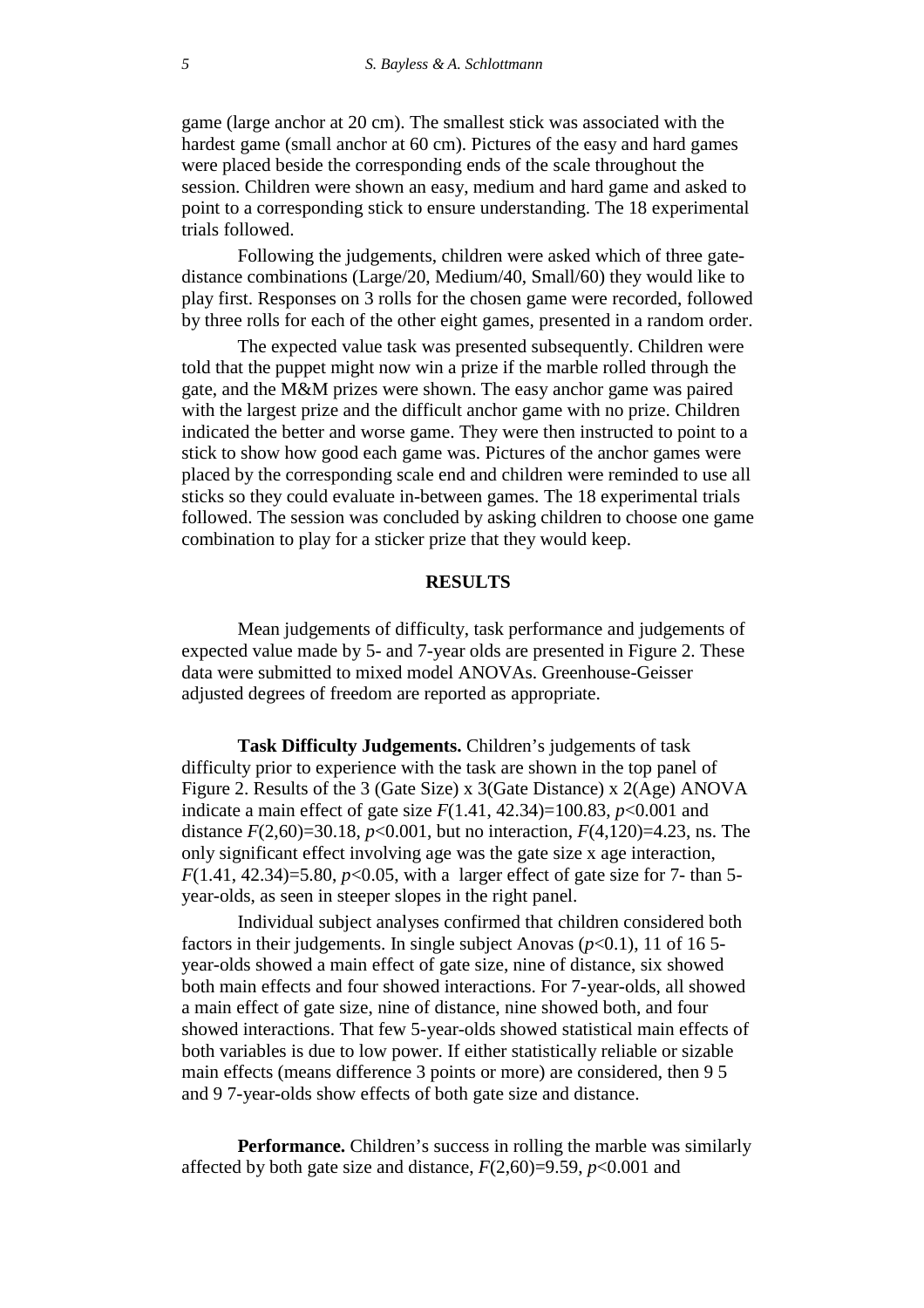$F(2,60)=30.18$ ,  $p<0.001$ , respectively, (see middle panel of Figure 2). Thus the structure of the subjective difficulty ratings considered above reflects the objective success probabilities. Despite the irregularity in the bottom line of the performance data (presumably due to the limited number of attempts with each combination), the interaction was not significant,  $F(4,120)=1.14$ , nor were there significant effects involving age,  $F(2,60)$  < 1.



**Figure 2. Mean task difficulty judgements (top panels), performance (middle) and EV judgements (bottom) for two age groups. (Difficulty judgements and performance are shown as a function of gate size (horizontal) and distance (curve factor); EV judgements are shown as a function of gate size/distance combination (horizontal) and prize (curve factor). Higher scores indicate easier games, better performance and better games. Effects of both factors appear clearly in all panels, but while the pattern for difficulty judgements and actual performance is near-parallel, EV judgements show the expected normative fan-shape pattern.)**

To evaluate quantitative accuracy of the subjective difficulty ratings, we compared these ratings with task performance using a 3(gate size) x 3(distance) x 2(task) x 2(age) mixed model Anova. There was no main effect of Task *F*<1, i.e., there was no overall overestimation of success. The only significant effect involving task was the gate size x task interaction,  $F(2,60)=23.99$ ,  $p<0.001$ . All other effects were non-significant  $F<3.12$ , *p*>0.62, except the expected main effects of gate size and distance, *F*>64.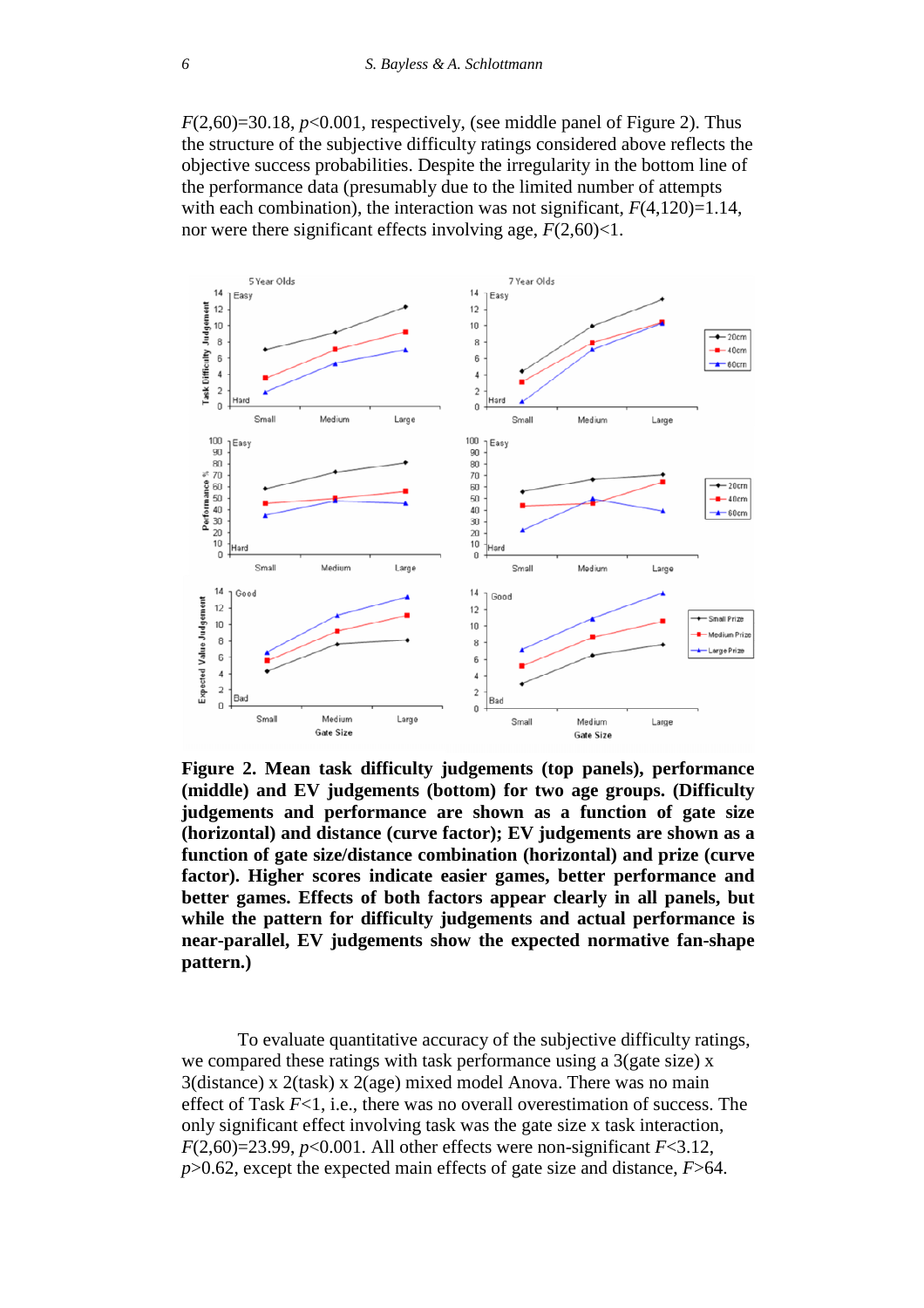The mean judgements and performance data for gate size, distance and task (collapsed across ages, and with both judgements and performance re-scaled to %) are presented in Table 1. Inspection of these means indicated that regardless of distance, children underestimated the difficulty for the largest gate (greater mean judgements compared to performance), gave reasonably accurate estimations of difficulty for the medium sized gate, and overestimated difficulty of the smallest gate (lower mean judgements compared to performance).

|                   |      | Judgement | Performance |
|-------------------|------|-----------|-------------|
|                   | 20cm | 91.26     | 76.04       |
| Large             | 40cm | 70.28     | 60.42       |
|                   | 60cm | 61.92     | 42.72       |
| Mean              |      | 74.49     | 59.73       |
|                   | 20cm | 68.17     | 69.80       |
| Medium            | 40cm | 53.55     | 47.92       |
|                   | 60cm | 44.40     | 48.96       |
| Mean              |      | 55.37     | 55.56       |
|                   | 20cm | 41.06     | 57.29       |
| Small             | 40cm | 23.87     | 44.79       |
|                   | 60cm | 9.04      | 29.16       |
| Mean              |      | 24.66     | 43.75       |
| <b>Grand Mean</b> |      | 51.51     | 53.01       |

| Table 1: Mean judgement and performance scores for each gate size    |
|----------------------------------------------------------------------|
| and distance combination. N.B. judgement scores are rescaled from 1- |
| 14 to 1-100 to align with the performance scores.                    |

**Expected Value Judgements.** Mean expected value judgements were submitted to a 3(Game Difficulty) x 3(Size of Prize) x 2(Age) mixed model ANOVA. There were significant main effects of difficulty *F*(1.53, 45.92)=54.36, *p*<0.001 and prize *F*(1.34, 40.27)=35.16, *p*<0.001. Importantly, the interaction between gate and prize was also significant *F*(3.65, 109.50)=3.37, *p*<0.05, with a linear x linear component,  $F(1,30)=12.77$ ,  $p<0.01$ , reflecting the fan-shaped pattern in the lower panels of Figure 1; there were no other significant effects, all *F*<1. The shape of the difficulty x prize interaction indicates that children's judgement follows the multiplicative pattern predicted by the formal EV model.

Individual Anovas revealed that 11 of the 5-year-olds showed a main effect of difficulty, seven of prize, two showed both main effects and one a significant interaction. Eleven of the 7-year-olds showed a main effect of difficulty, 12 of prize, six showed both main effects and three an interaction.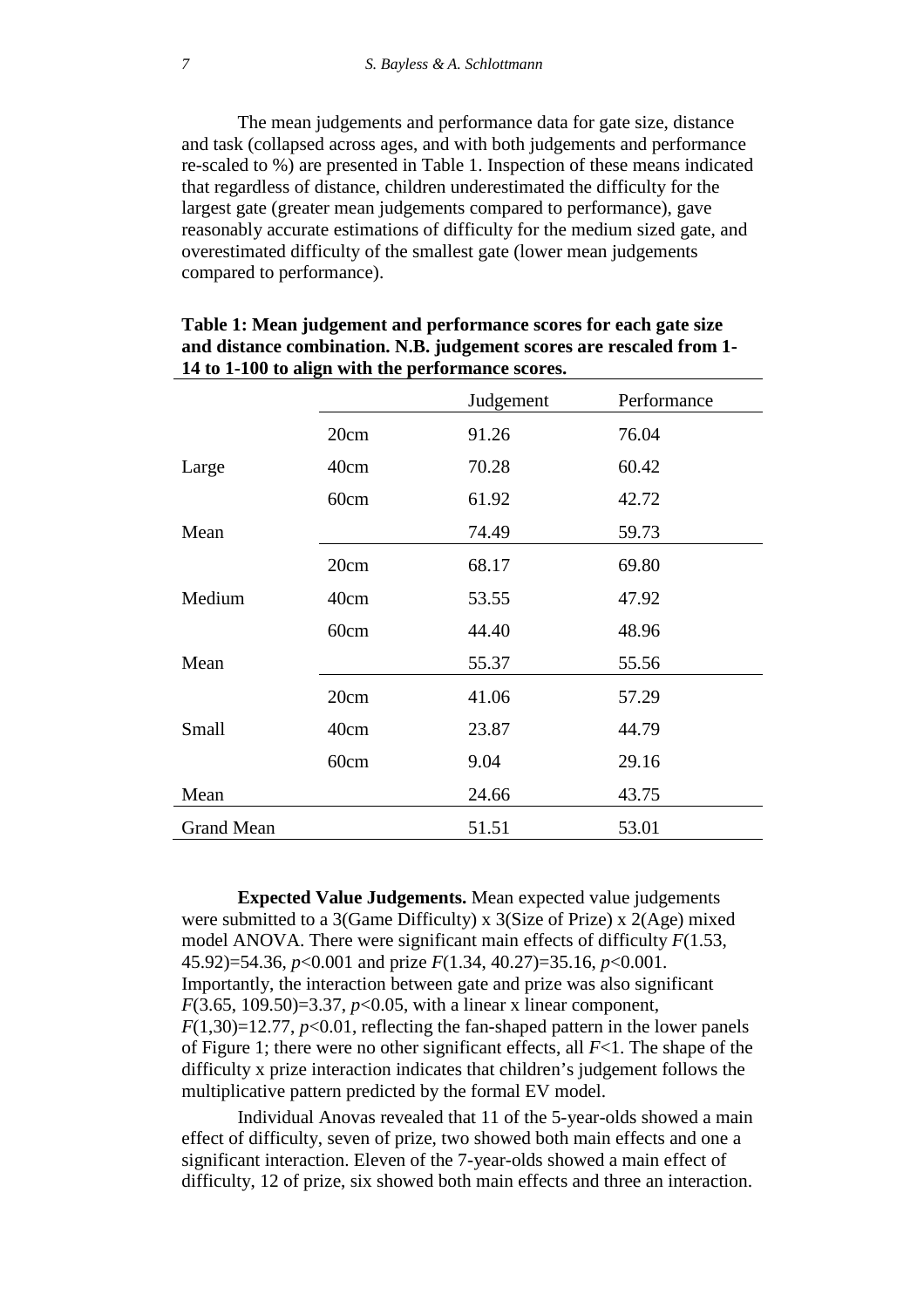Despite few children showing a significant interaction, 10 5-year-olds and eight 7-year-olds showed the predicted fan shape in the data (with the game effect more than two points larger for the most desirable prize than the least desirable prize). Thus the individual analyses agreed with the impression from the group data that the structure of children's judgements corresponds to the predictions of the EV model.

**Choices.** When choosing which game to try first at the beginning of the performance task, 11 5- and 10 7-year-olds opted for the easiest game (large gate at 20 cm distance), the remainder were split between the two more challenging options. When choosing which game to play for a real sticker prize at the very end of the session, even more children, 12 5- and 14 7-year-olds opted for the easiest game, and none of the remainder chose the most difficult option (small gate at 60 cm). This shift towards the easiest game was significant (*z*=-2.06, *p*=.40, Wilcoxon, collapsed over age).

#### **DISCUSSION**

In this study, young children's difficulty judgements in a skilldependent game reflected both objective task structure, and corresponded reasonably well to success probability. Moreover, the pattern of children's happiness judgements when games were paired with prizes agreed well with the formal EV model.

**Judgements of Task Difficulty and Performance.** In the first part of the study, 5- and 7-year-olds made realistic judgements of the difficulty of games with different gate-size/distance combinations prior to practical experience with the games. These findings extend those of Schneider et al. (1989) who demonstrated that 3- to 6-year-olds can make systematic predictions of success on physical tasks when given objective cues to difficulty.

Comparison of judgements with performance showed that children were realistic about the effects of distance, but not gate size, on task difficulty: They overestimated their success for the largest gate, and underestimated it for the smallest gate. Unrealistic optimism in children's predictions of performance has been reported when stimuli varied unidimensionally (e.g. Schneider, 1998; Stipek, 1984; Wellmann, 1985). In the present two-dimensional task the picture was more complicated, with one dimension assessed realistically, while the other was assigned too much weight.

It is not entirely clear how to best model task difficulty, which depends on the physical structure and on the child's action systems. A major factor is the precision of the aim needed, a function of the ratio of gate size to distance. This predicts a multiplicative pattern, but performance was additive. This could reflect the small number of trials, or distance might contribute significantly in a second way. For example, deviations from the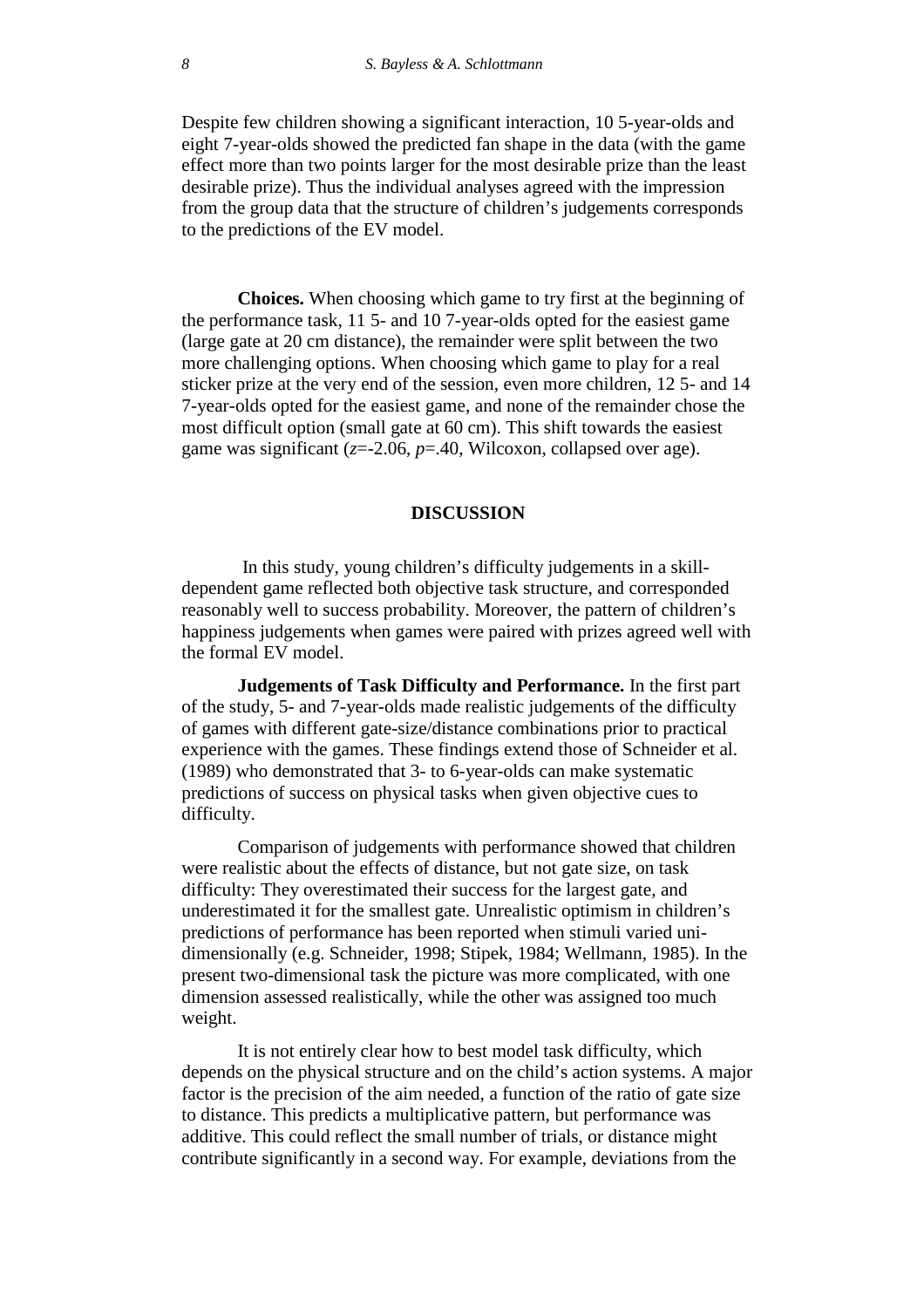initial trajectory due to surface irregularities increase with distance, or the more forceful push needed may make the aim harder to control.

Children's judgements, at any rate, may simply rely on the multipurpose addition rule proposed by Anderson and Cuneo (1978), reflecting their recognition that both dimensions are relevant, without clear understanding of physical structure and situation-specific parameters. Further work on developmental changes in judgment, performance and understanding at older ages is desirable.

Why children focus too much on the role of gate size is unclear. Anecdotal evidence suggested that children believed they could push the marble harder to make up for it having to roll further, but they did not report compensation beliefs for small gates. Alternatively gate size may be more salient for children than distance, as the explicit goal was to roll the marble through the gate. Further work is necessary on this issue as well. But despite these open questions, the main point is that children's difficulty judgements were qualitatively consistent with physical task structure, and on the whole well calibrated with actual performance.

**Task Difficulty and Expected Value.** In the second part of the study, children evaluated games for M&M prizes. The resulting data pattern corresponded closely to the multiplicative predictions of the formal EV model. This extends previous work on children's EV concepts from games of chance to games of skill.

The multiplicative nature of children's EV judgements in probabilistic games is remarkable because in intuitive physics children make additive judgements for multiplicative concepts until around age 8. Multiplication may be more difficult when it involves a conjunction of two dimensions to form a third (e.g., length x width  $=$  area) than when one dimension merely weights another (e.g., probability x value  $=$  expected value) (see Schlottmann & Wilkening, 2010, in press). Such weighting effects appear to extend beyond the domain of formal probability.

Traditional theory saw probability understanding as late emerging. However, while children's computational accuracy increases as they grow older, good structural understanding at an intuitive level appears from preschool age, prior to formal instruction (see review in Schlottmann & Wilkening, 2010, in press). This agrees with Fischbein's (1975) view that probability intuitions are adaptive in this uncertain world and thus likely to emerge early. In fact, Teglas, Girotto, Gonzalez and Bonatti (2007; also see Xu & Garcia, 2008) argue for probability understanding from infancy.

The present results provide a first demonstration that unorthodox, but natural probabilities may be co-opted into children's developing probability concepts. Differentiated judgements of task difficulty show that information about skill-related success probability is available to children. EV judgements incorporating these task difficulties go further to show that they use this information in probabilistic reasoning. Thus our results suggest one mechanism through which probability understanding might develop without experience with formal probability: It might be a corollary of skill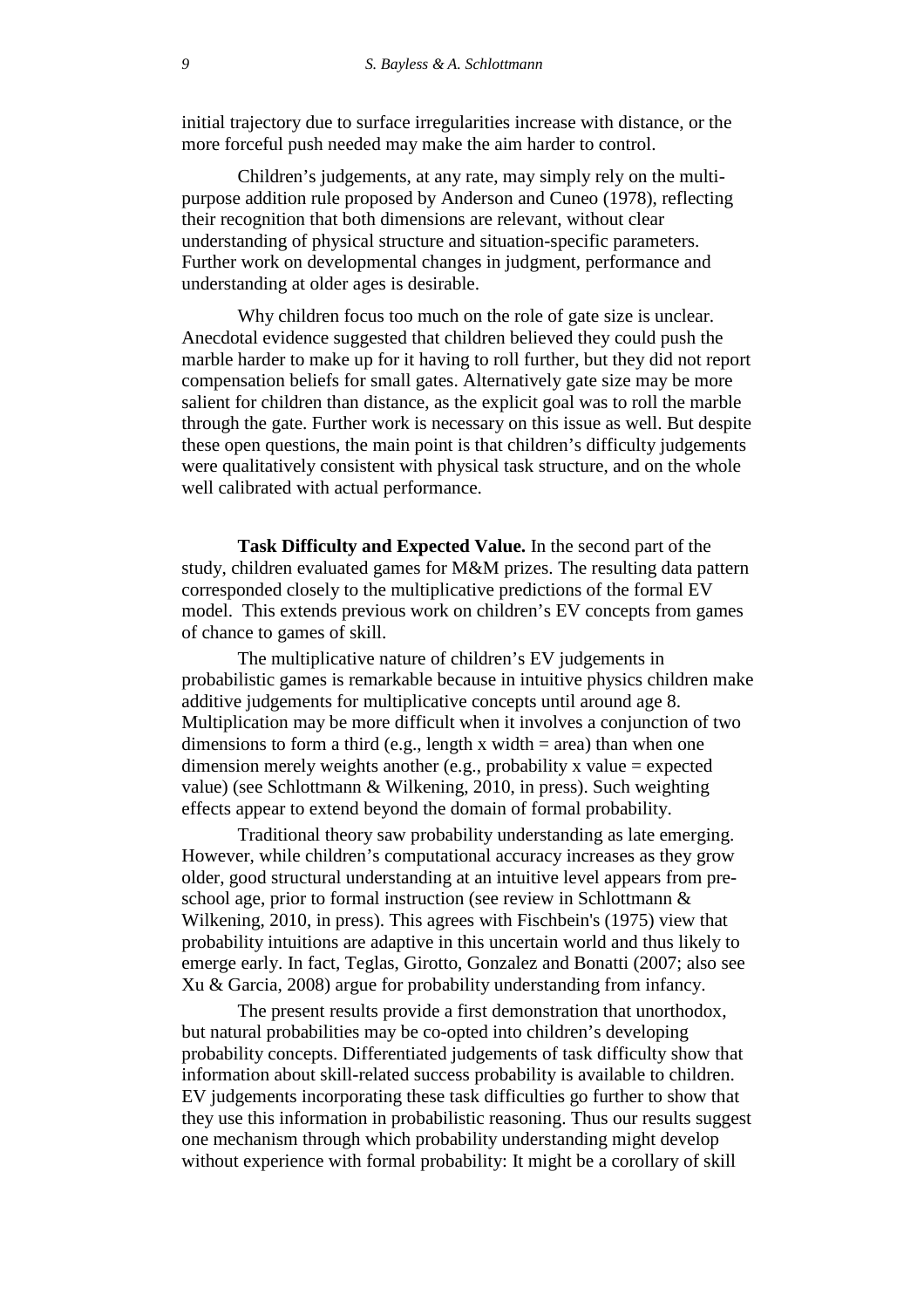learning. There may be yet other sources of a natural probability understanding.

Finally, children's choices also fit with EV and achievement motivation theory. At two points in the study, children chose which game to play: At the very end, most chose the highest EV option. On the initial performance trial, when no prize was at stake, children significantly more often chose a more difficult game, in line with the view that they, like adults, are often motivated to try tasks when they are uncertain whether they can succeed (Schneider et al., 1989). These choices underscore children's sound understanding: They were motivated to play games high in intrinsic motivation in the absence of a prize, but high in EV when playing for a prize.

Experience of personal success probability could be a precursor to probability understanding in formal, lottery-style situations. However, understanding of lottery-style probabilities appears from at least 4 years of age (Anderson & Schlottmann, 1991; Schlottmann & Christoforou, in prep.). It remains to be seen whether skill-related probability intuitions appears even earlier. Regardless, studies of skill-dependent and other unorthodox probabilities provide a promising new approach to the study of children's emerging probability understanding.

### **REFERENCES**

- Acredolo, C., O'Connor, J., Banks, L., & Horobin, K. (1989). Children's ability to make probability estimates: Skills revealed through application of Anderson's functional measurement methodology. *Child Development, 60*, 933-945.
- Anderson, N. H. (1981). *Foundations of information integration theory*. New York: Academic Press.
- Anderson, N. H. (1982). *Methods of information integration theory*. New York: Academic Press.
- Anderson, N. H. (1991). *Contributions to information integration theory* (Vol. I-III). Hillside, NJ: Erlbaum.
- Anderson, N. H. (1996). *A functional theory of cognition*. Mahwah, NJ: Erlbaum.
- Anderson, N. H., & Schlottmann, A. (1991). Developmental study of personal probability. In N. H. Anderson (Ed.), *Contributions to information integration theory: Vol III Developmental* (pp. 111-134). Hillsdale, NJ: Erlbaum.
- Anderson, N. H., & Cuneo, D. O. (1978). The height  $+$  width rule in children's judgements of quantity. *Journal of Experimental Psychology: General, 107*, 335-378.
- Fischbein, H. (1975). *The intuitive sources of probabilistic thinking in children*. Dordrecht, The Netherlands: Reidel.
- Flavell, J. H. (1979). Metacognition and cognitive monitoring: A new area of cognitivedevelopmental inquiry. *American Psychologist, 34*(10), 906-911.
- Hoemann, H. W., & Ross, B. M. (1982). Children's concepts of chance and probability. In C. J. BRainerd (Ed.), *Children's logical and mathematical cognition* (pp. 93-121). New York: Springer.
- Nicholls, J. G. (1978). The development of concepts of effort and ability, perception of academic attainment, and the understanding that difficult tasks require more ability. *Child Development, 49*, 800-814.
- Piaget, J., & Inhelder, B. (1958). *The growth of logical thinking in children and adolescents* (A. Parsons & S. Milgram, Trans.). New York: Basic Books.
- Piaget, J., & Inhelder, B. (1975). *The origin of the idea of chance in children* (L. Leake, Jr., P. Burrell & H. Fishbein, Trans.). New York: Norton.
- Schlottmann, A., & Wilkening, F. (2010, in press). Early developments in judgment and decision: Probability and expected value, serial processing, heuristics and biases.